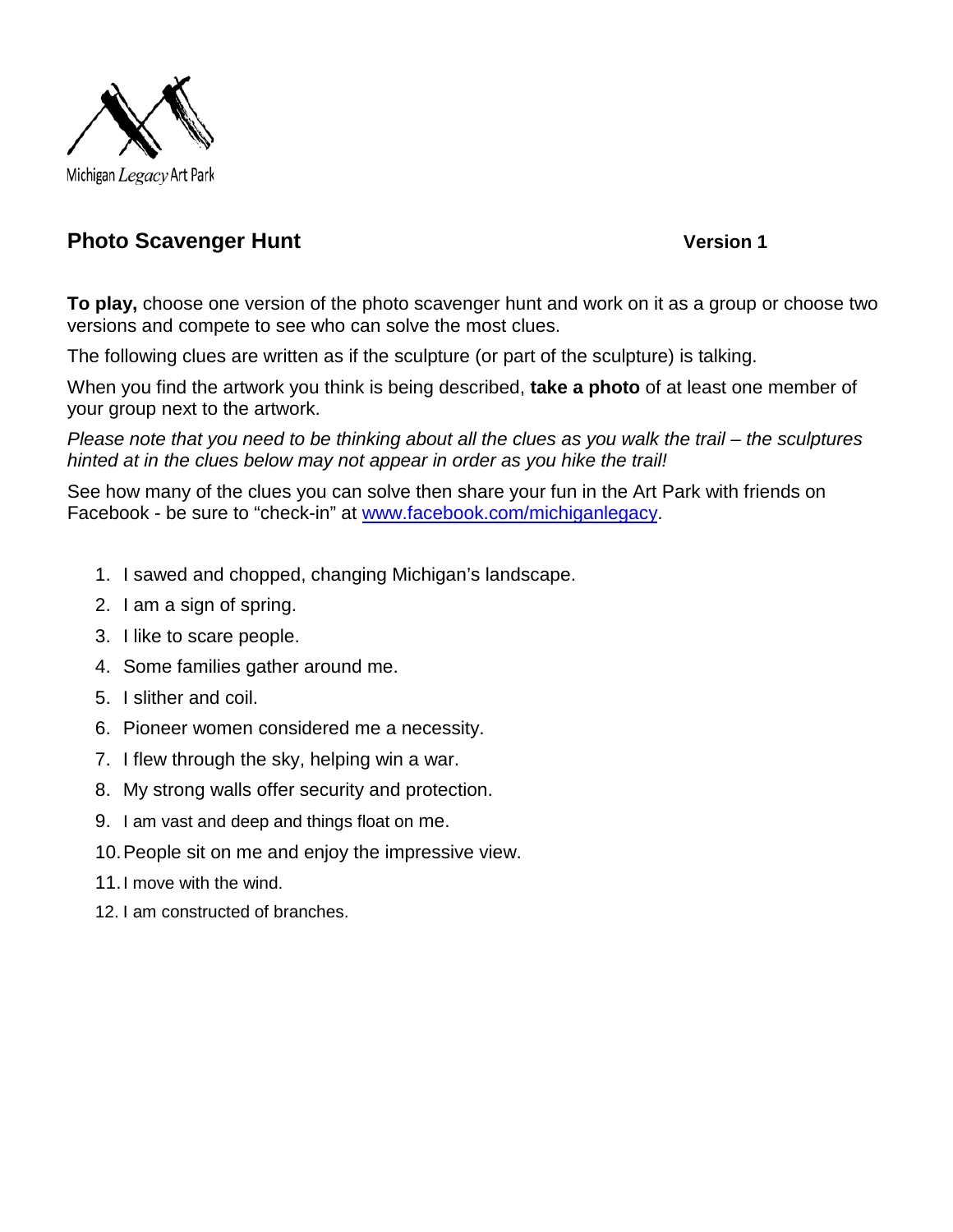

## **Photo Scavenger Hunt Version 2**

**To play,** choose one version of the photo scavenger hunt and work on it as a group or choose two versions and compete to see who can solve the most clues.

The following clues are written as if the sculpture (or part of the sculpture) is talking.

When you find the artwork you think is being described, **take a photo** of at least one member of your group next to the artwork.

*Please note that you need to be thinking about all the clues as you walk the trail – the sculptures hinted at in the clues below may not appear in order as you hike the trail!*

See how many of the clues you can solve then share your fun in the Art Park with friends on Facebook - be sure to "check-in" at [www.facebook.com/michiganlegacy.](http://www.facebook.com/michiganlegacy)

- 1. I am a shadow from the past.
- 2. I spent my youth as a tadpole.
- 3. I have a heart of stone.
- 4. I offer a variety of things to think about.
- 5. I float on the water.
- 6. I tie under the chin.
- 7. I can blow off in the wind.
- 8. I soar through the air.
- 9. I work 9 to 5.
- 10.I blow in the wind.
- 11.I write the books.
- *12.*I saw through the forest.